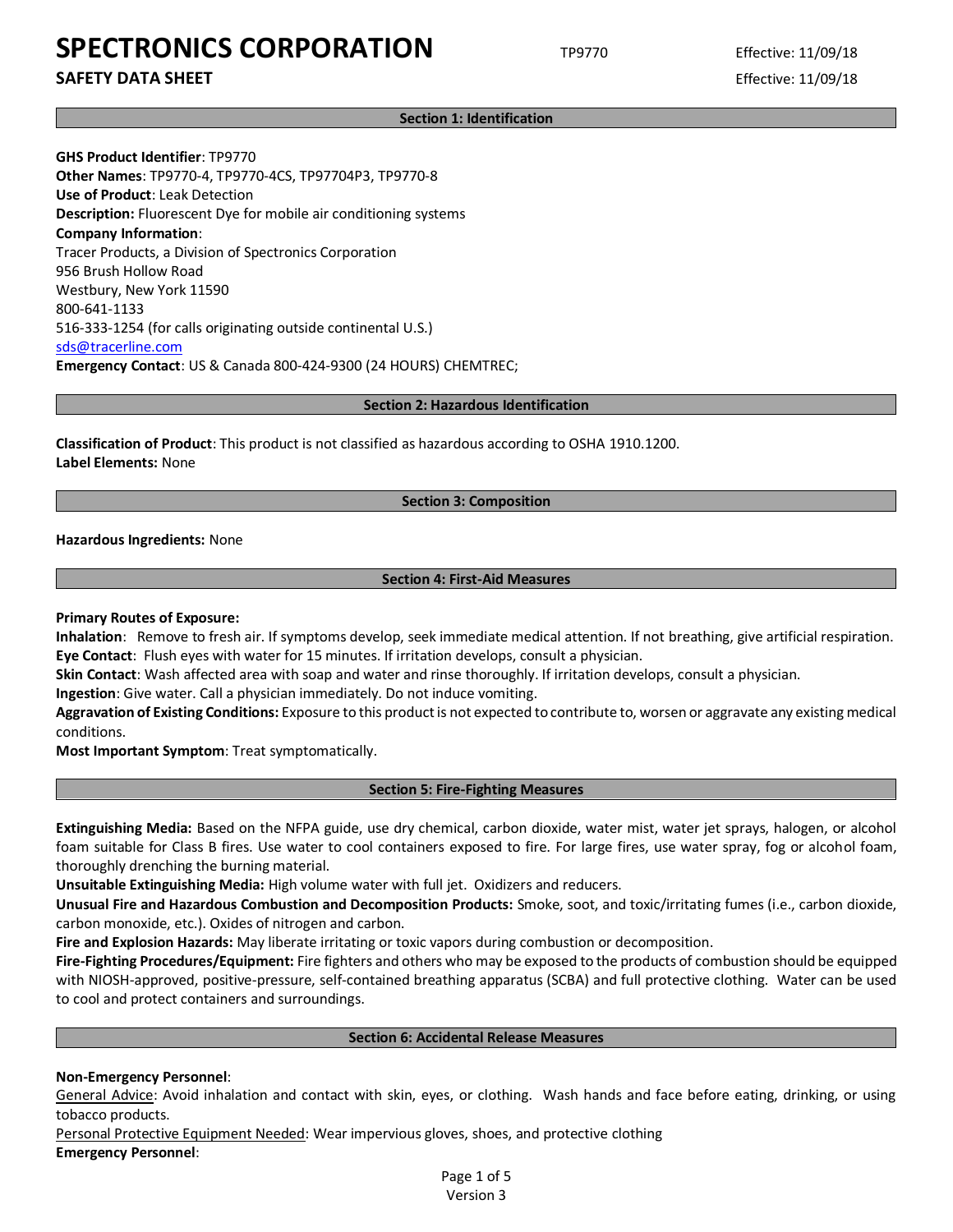**SAFETY DATA SHEET** Effective: 11/09/18

Suitable Protective Gear: Wear impervious gloves, shoes and protective clothing.

## Unsuitable Protective Gear: Not Applicable

**Environmental Precautions**: Prevent any contamination of local soils and water supply. Prevent ground water infiltration or any ground penetration. Avoid the spreading or entering into watercourses by using sand, soil, or other types of barriers. If contamination into water course or sewage system, alert appropriate authorities.

## **Containment/Clean-up Methods**:

Containment & Recovery of Product: Contain with absorbent material, such as clay, soil, universal binding medium, or any commercially available absorbent. Shovel reclaimed dye and absorbent into a recovery or salvage drums for disposal. For larger spills, transfer to a salvage tank for recovery or safe disposal. Any residues should be treated like a small spill. This is not a RCRA hazardous waste per Title 40 CFR 261. Stop material from contaminating soil, or from entering sewers or bodies of water. For larger spills, transfer to a salvage tank for safe recovery/disposal. Residues are treated as small spills.

Disposal**:** Either incinerate or land fill in accordance with applicable local, state and federal regulations.

## **Section 7: Handling and Storage**

**Handling Precautions:** Use product only in well ventilated areas. Avoid breathing in mists or vapors from a heated product. Avoid formation of mists. Avoid heating product near flash point. Avoid prolonged or repeated contact with skin. Handle in ambient temperature.

**Storage Conditions:** Store in a cool, dry, well-ventilated area away from heat, ignition sources, and direct sunlight. Always keep containers tightly closed. Store away from oxidizing and reducing agents.

**Personal Hygiene:** Wash hands before breaks and at the end of the work day. Do not carry cleaning clothes used to absorb product in clothing. General hygiene measures for chemicals apply.

**Empty Container Precautions:** Do not reuse empty container for any purpose.

#### **Section 8: Exposure Controls/Personal Protection**

**Occupational Exposure Limits**: No exposure limits have been established for this product.

**Biological Exposure Limits**: No data available

**Engineering Controls/Ventilation**: Maintain airborne concentrations below the established exposure limits by providing adequate ventilation. General (dilution) ventilation should be acceptable. Additional local exhaust ventilation is recommended where dusts, mists or vapors may be released.

## **Personal Protective Equipment**:

Respiratory Protection: Avoid breathing vapor and/or mist. If occupational exposure limits are exceeded wear NIOSH/OSHA approved equipment. Use a respiratory protection fitted with a combination filter A-P3 for short term use. High airborne concentrations may necessitate the use of self-contained breathing apparatus (SCBA) or a supplied air respirator. Respiratory protection programs must be in compliance with 29 CFR 1910.134.

Skin Protection: Wear protective clothing and appropriate impervious gloves.

Eye Protection: Wear safety goggles with peripheral coverage approved to EU Standard EN 166, AS/NZS 1337. An eye wash facility should be readily available.

Hand Protection: When in contact with material, be sure to use proper gloves approved to standards (Europe: EN 374, U.S.: F739, & AS/NZS: 2161). Gloves made from neoprene, nitrile or butyl rubber may provide suitable chemical protection.

Hygiene Measures: Wash thoroughly after handling, especially before eating, drinking, smoking, or using restroom facilities.

## **Section 9: Physical and Chemical Properties**

**Physical State**: Liquid **Appearance**: Amber **Odor**: mild **Odor Threshold**: No data available **pH**: No data available **Melting/ Freezing Point**: No data available **Initial Boiling Point**: No data available **Boiling Range**: No data available **Flash Point (PMCC)**: 419.9°F (215.5°C) **Evaporative Rate**: No data available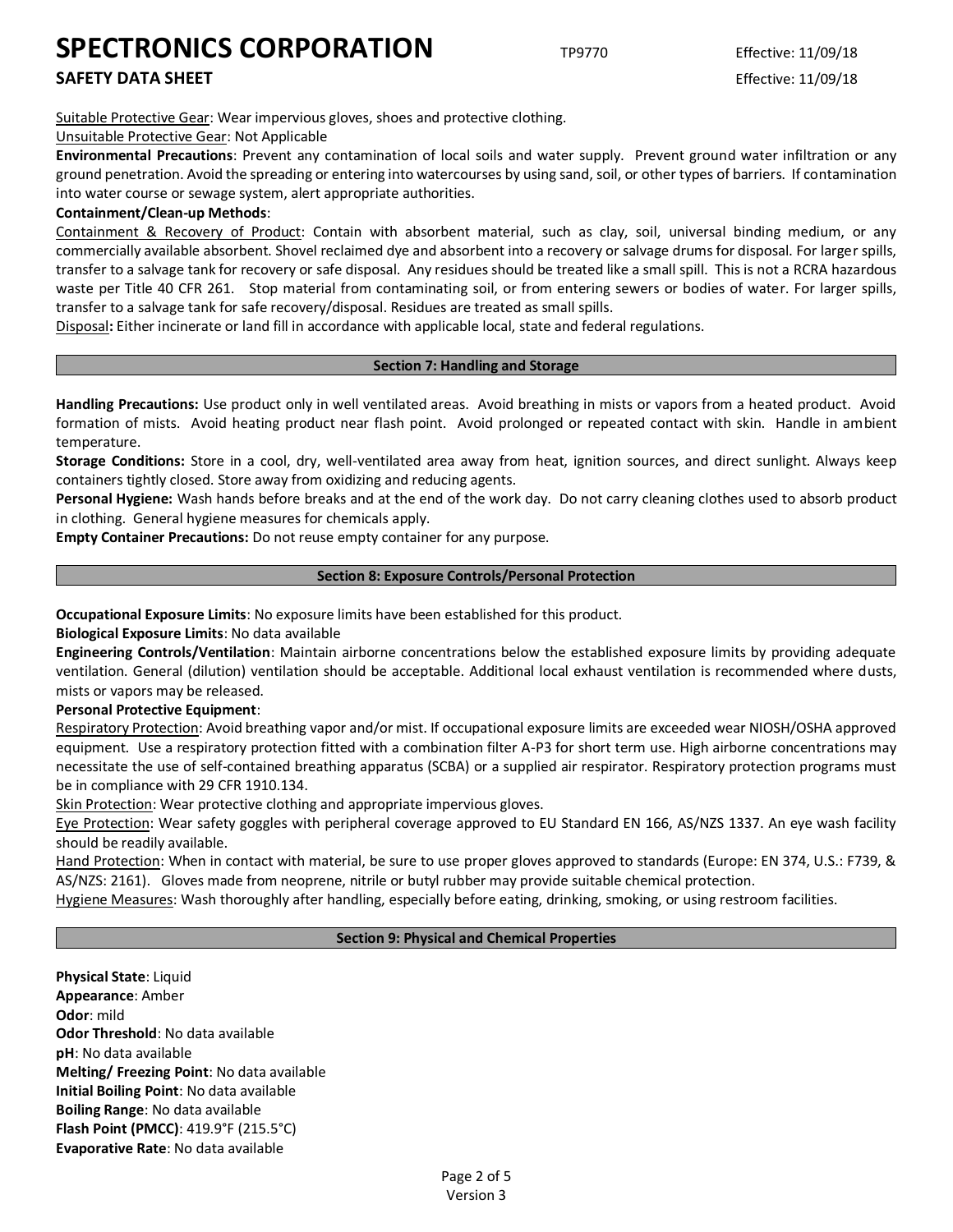**SAFETY DATA SHEET** Effective: 11/09/18

**Solid/Gas Flammability**: No data available **Upper/Lower Explosive Limit**: No data available **Vapor Pressure 68° F (20° C): No data available Vapor Density (Air=1)**: No data available **Relative Density**: 0.9994 **Solubility in Water**: Insoluble **Partition Coefficient: n-octanol/water**: No data available **Auto-ignition Temperature**: No data available **Decomposition Temperature**: No data available **Viscosity at 40<sup>o</sup>C**: 24.9 **Viscosity at 100<sup>o</sup>C**: No data available

## **Section 10: Stability and Reactivity**

**Reactivity**: This product is non-reactive under ambient conditions

**Stability**: Stable under normal conditions of use. Can decompose slowly with localized heating over 300°C

**Conditions to Avoid**: High temperatures & a source of ignition. Toxic fumes may be released if product is heated above decomposition point.

**Incompatible Materials**: Strong Acids, Strong oxidizing agents, and Reducing agents

Hazardous Decomposition Products: In the event of combustion, CO and CO<sub>2</sub> will be formed.

**Hazardous Polymerization**: Will not occur

## **Section 11: Toxicological Information**

| Oral $LD_{50}$              | Rat    | >5,000 mg/kg   |
|-----------------------------|--------|----------------|
| Dermal LD <sub>50</sub>     | Rabbit | >2,000 mg/kg   |
| Inhalation LC <sub>50</sub> | Rat    | $>12$ mg/l     |
| Eye Irritation              | Rabbit | Not Irritating |
| Skin Irritation             | Rabbit | Not Irritating |

**Carcinogenicity**: According to ACGIH, IARC, NTP, and OSHA, this product is not a hazardous carcinogen to humans. **Sensitization:** This product is not classified as a sensitizer

**STOT-single exposure**: This product is not classified as a specific organ toxicant

**STOT-repeated exposure**: This product is not classified as a specific organ toxicant

**Genetic Toxicity:** This product is not classified as a genetic toxin

**Aspiration Hazard**: This product is not classified as an aspiration hazard

**Likely Routes of Exposure**: Eyes, skin and respiratory tract

**Symptoms**:

Eye Contact: May cause mild irritation Skin Contact: May cause mild irritation

Inhalation: May cause mild irritation

Ingestion: May cause mild irritation

## **Section 12: Ecological Information**

## **Toxicity**:

| Fish $LL_{50}$ 96hr mg/l               | >100   |
|----------------------------------------|--------|
| Crustacean LL <sub>50</sub> 96hr. mg/l | $>100$ |
| Algae NOEL 72hr. mg/l                  | >100   |

**Persistence & Degradability**: Not readily biodegradable **Bioaccumulation Potential**: No data available **Mobility in Soil**: No data available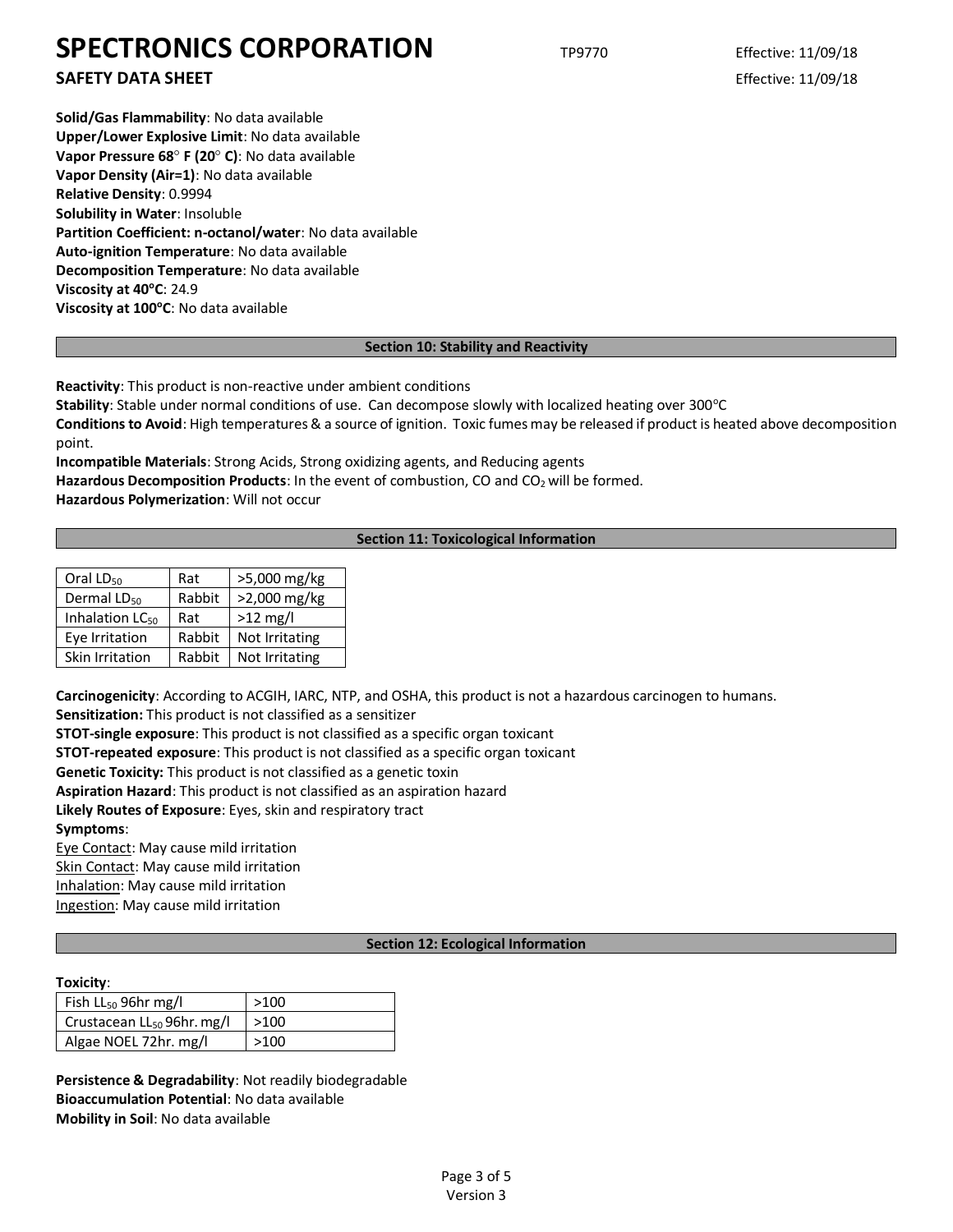**SAFETY DATA SHEET** Effective: 11/09/18

#### **Section 13: Disposal Considerations**

**General Statements:** Federal regulations may apply to empty container. State and/or local regulations may be different.

**Disposal:** Recover or recycle if possible, otherwise, dispose of in accordance with all local, state, and federal regulations. Sewage disposal is discouraged

**Special Instructions:** Be sure to contact the appropriate government environmental agencies if further guidance is required. Do not remove labels from container until container is cleaned properly. Containers can be reused or disposed of by landfill or incineration if appropriate to local law. Water with cleaning agents is required

**Hazardous Waste Number:** Not a RCRA hazardous waste

#### **Section 14: Transportation**

**General Comments**: This product is not classed as hazardous or regulated for transport under 49 CFR, IATA/ICAO, or IMDG **49 CFR:**

**DOT Shipping Name:** Not Regulated **DOT Label:** Not Applicable **DOT Identification No.:** Not Applicable; Nonregulated shipments by air under 49 CFR, IATA/ICAO AND IMO **UN Proper Shipping Name:** Not Applicable **Transport Hazard Class:** Not Applicable **Packing Group:** Not Applicable **Classification Code:** Not Applicable **Transport by Road/Rail (ADR/RID): Environmental Hazard:** Not Applicable **Tunnel Restriction Code:** Not Applicable **Transport by Sea (IMDG): Marine Pollutant:** Not Applicable **Environmental Hazard:** Not Applicable **Transport by Air (IATA):**

**Special Precautions for User:** Unless otherwise specified, general measures for safe transport must be followed **Transport in Bulk:** Non-dangerous material according to transport regulations

#### **Section 15: Regulatory Information**

#### **Inventory Status:**

| Inventory                                                                     | <b>Status</b>                      |
|-------------------------------------------------------------------------------|------------------------------------|
| <b>U.S. TSCA Inventory</b>                                                    | Listed                             |
| <b>Canadian Domestic Substances List (DSL)</b>                                | Listed                             |
| <b>Australian Inventory of Chemical Substances (AICS)</b>                     | One or more ingredients not listed |
| <b>European Inventory of Existing Commercial Chemical Substances (EINECS)</b> | Listed                             |
| Japan Inventory of Existing and New Substances (ENCS)                         | One or more ingredients not listed |
| <b>Korea Existing Chemical Inventory (KECI)</b>                               | One or more ingredients not listed |
| <b>China Inventory of Existing Chemical Substances (IECSC)</b>                | One or more ingredients not listed |
| <b>Philippine Inventory of Chemicals (PICCS)</b>                              | One or more ingredients not listed |

**SARA Title III Information**: This product contains no chemicals subject to the reporting requirements of Section 313 of the emergency planning and community right to know act.

**SARA - Section 302-Extremely Hazardous Substances:** No regulated ingredients.

**SARA - Section 302-Reportable Quantity:** None.

**SARA - Section 311/312-Hazard Categories:** Fire Hazard: No Sudden Release of Pressure Hazard: No Reactivity Hazard: No Immediate (Acute) Health Hazard: Yes Delayed (Chronic) Health Hazard: No